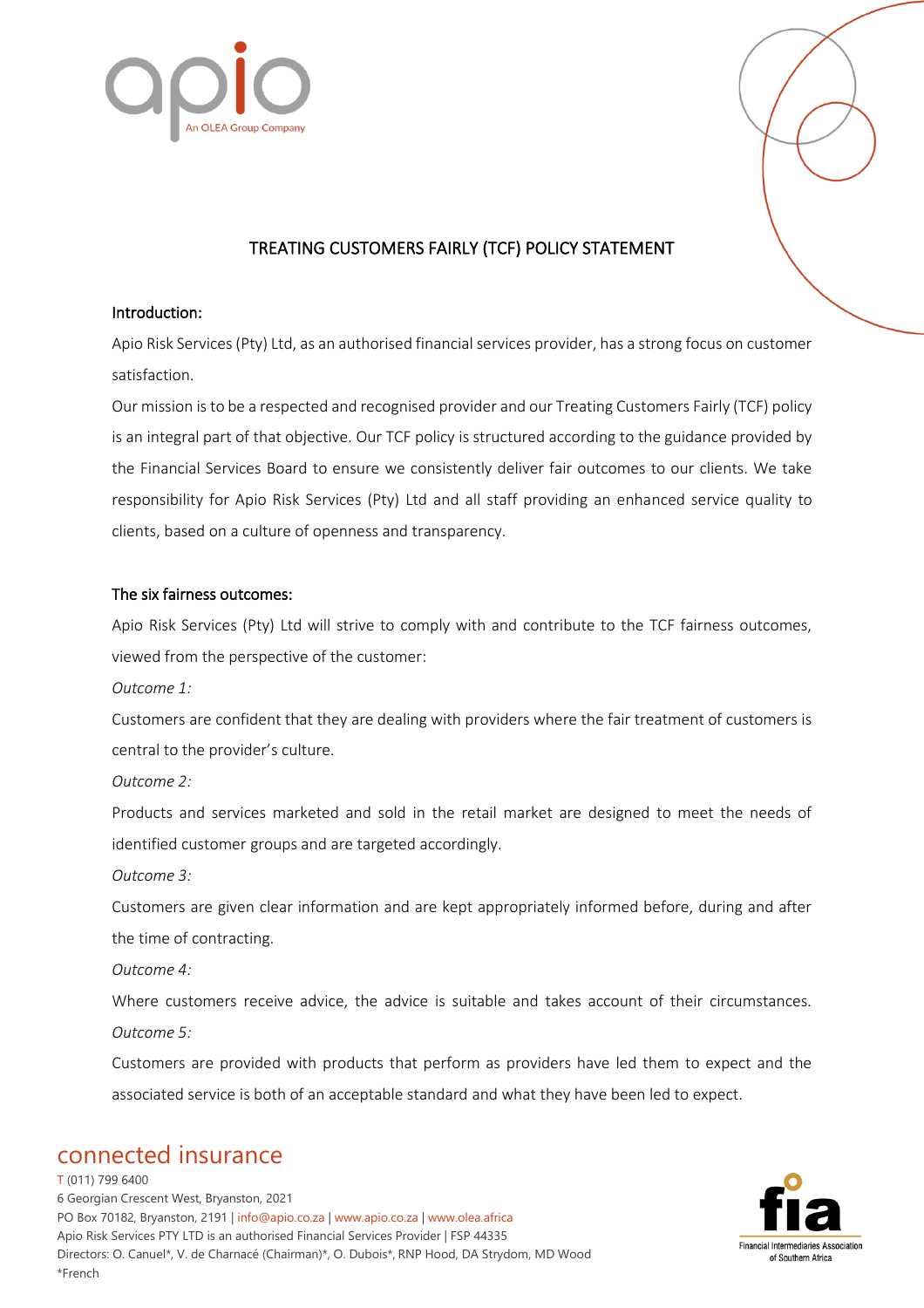

#### *Outcome 6:*

Customers do not face unreasonable post-sale barriers to change product, switch provider, submit a claim or make a complaint.

#### Achieving the Outcomes:

Apio Risk Services (Pty) Ltd will aim to demonstrate through our behaviours and monitoring that we are consistently treating customers fairly throughout the stages of the product life cycle to which we can contribute. These may include:

*Product and Service Design:*

Products and services and their distribution strategies are designed and developed for specific target markets, based on a clear understanding of the likely needs and financial capability of each customer group.

*Promotion and Marketing:* 

Products are marketed to specific target groups, through clear and fair communications that are not misleading and are appropriate to the target group.

*Advice:* 

Where advice is provided, advisers are fully equipped to provide advice that is suitable to the needs of the customer concerned, following the objectives of TCF, and avoiding conflicts of interest. *Point-of-Sale:* 

To provide clear and fair information to enable customers to make informed decisions about transacting with Apio Risk Services (Pty) Ltd, our products and services. Product risks, commitments, limitations, and charges must be transparent.

#### *Information After Point-of-Sale:*

To provide customers with ongoing relevant information to enable them to monitor whether the product or service continues to meet their needs and expectations and provide acceptable levels of service for post-sale transactions or enquiries.

*Complaints and Claims Handling:* 

To honour representations, assurances and promises that lead to legitimate customer expectations. Legitimate expectations must not be frustrated by unreasonable post-sale barriers.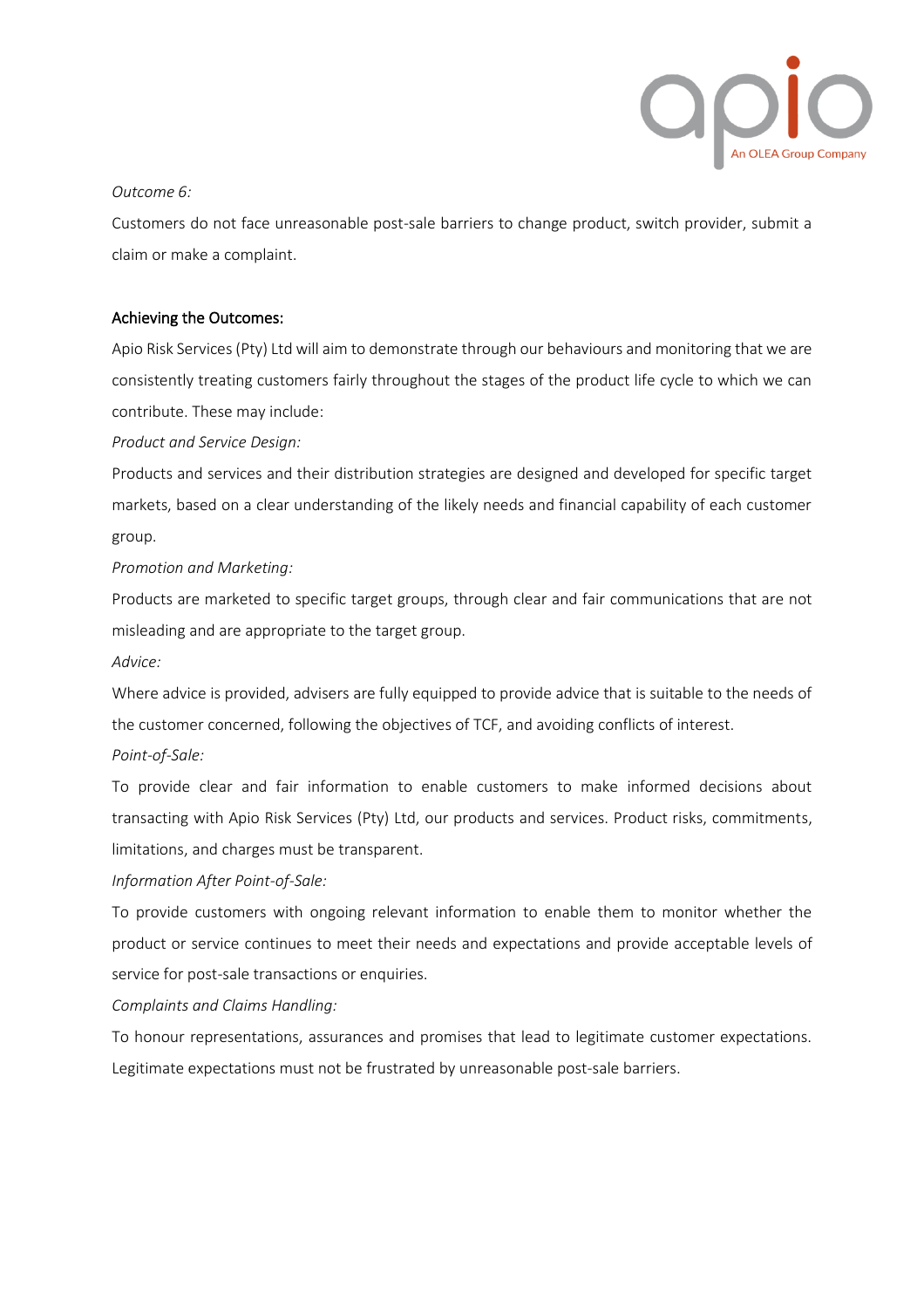

There is a requirement for fair and consistent handling of claims and a mechanism to deal with complaints timeously and fairly.

To fulfil our commitment to treating our customers fairly we will focus on the following aspects:

- 1. We will follow the requirements of the FAIS General Code of Conduct as embedded in the FIA Code of Conduct.
- 2. We will adhere to our Conflicts of Interest policy in dealing with customers.
- 3. We will put management information mechanisms in place that are designed to monitor and measure Apio Risk Services (Pty) Ltd performance in delivering the relevant fairness outcomes.
- 4. All our members of staff are trained to deal with our clients and are committed to maintaining high standards of service.
- 5. Our staff are not remunerated or incentivized in ways which encourage them to deal with our clients in an unfair or biased manner.
- 6. We will always tell customers what they can expect from our relationship.
- 7. We will provide appropriate after sales information and service to customers.
- 8. We will monitor the continuing performance of products or funds that we have recommended and sold to customers to assess the ongoing suitability of the product for the customer.
- 9. We will ensure open communication lines with product suppliers we deal with and ensure that we understand their products and services.
- 10. We will review our TCF policy on an ad hoc basis but at least annually.

### Complaints handling:

We will handle complaints fairly, promptly, and impartially.

- 1. In dealing with complaints, we will 'treat like situations alike' and consider whether an error might have affected a wider class of customers; and what should be done to remedy this.
- 2. We will pay attention to the outcomes of complaints, which can serve as an important source of intelligence about the health of our business and systems. We will investigate the root causes of complaints and obtain feedback from customers who have experienced our complaints process to improve the level of service that we provide.